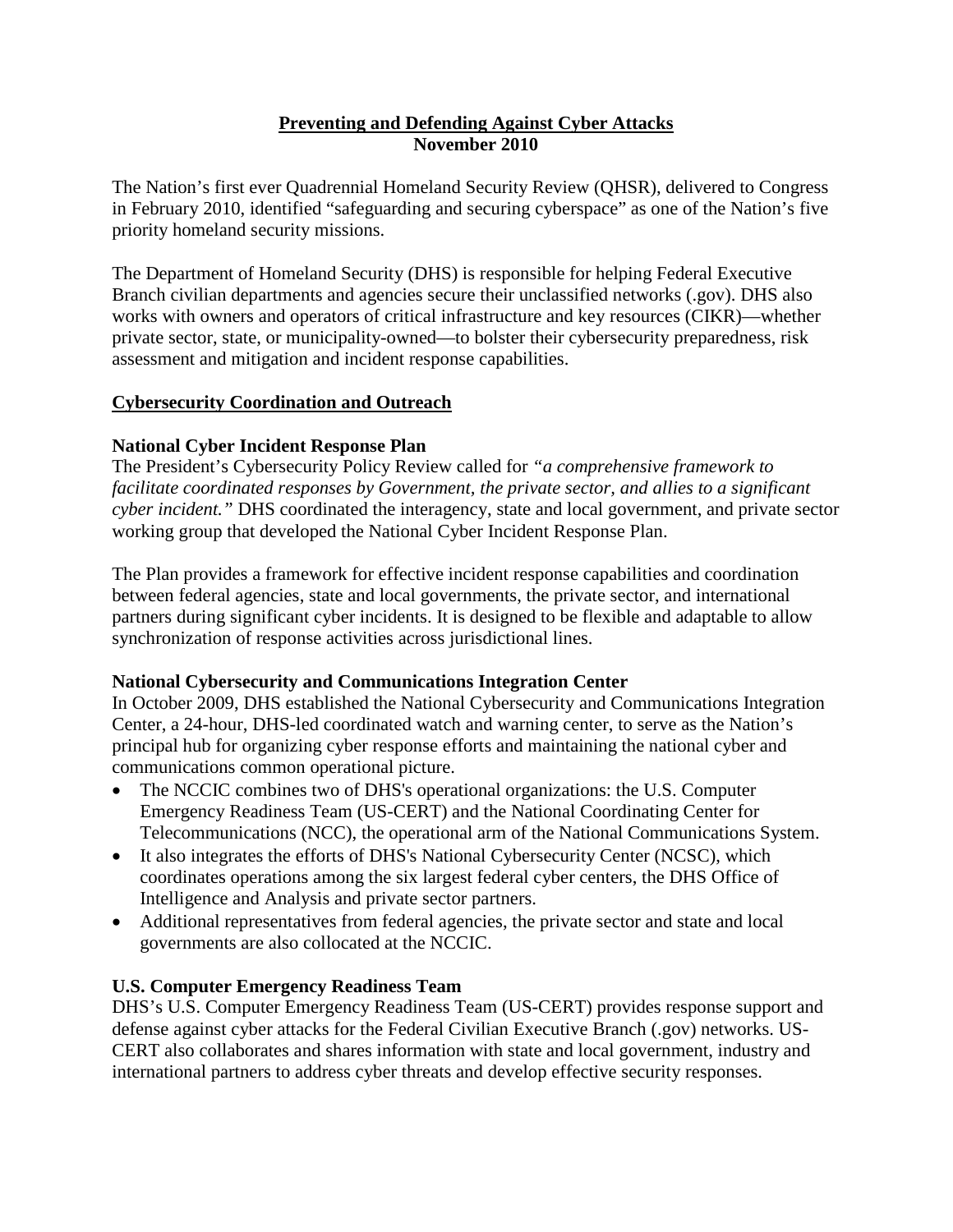# **Critical Infrastructure and Key Resources**

DHS works to ensure the systems that support critical infrastructure and key resources (CIKR) – the essential functions that underpin American society – are protected from cyber threats.

- The Industrial Control Systems Cyber Emergency Response Team (ICS-CERT) provides onsite support to owners and operators of critical infrastructure for protection against and response to cyber threats, including incident response, forensic analysis, and site assessments. ICS-CERT also provides tools and training to increase stakeholder awareness of evolving threats to industrial control systems.
- In August 2009, DHS and the Information Technology Sector Coordinating Council released the IT Sector Baseline Risk Assessment (ITSRA) to identify and prioritize national-level risks to critical sector-wide IT functions while outlining strategies to mitigate those risks and enhance national and economic security.
	- o The ITSRA validated the resiliency of key elements of IT sector infrastructure while providing a process by which public and private sector owners and operators can continually update their risk management programs.
	- o The ITSRA links security measures to concrete data to provide a basis for meaningful infrastructure protection metrics.

# **Cybersecurity Initiatives and Exercises**

# **The EINSTEIN Program**

The EINSTEIN system is designed to provide the U.S. Government with an early warning system for intrusions to Federal Executive Branch civilian networks, near real-time identification of malicious activity, and automated disruption of that malicious activity.

- EINSTEIN 1: The first iteration of the EINSTEIN system was developed in 2003 and automates the collection and analysis of computer network security information from participating agency and government networks to help analysts identify and combat malicious cyber activity that may threaten government network systems, data protection and communications infrastructure.
- EINSTEIN 2: The second phase of EINSTEIN, developed in 2008, incorporated intrusion detection capabilities into the original EINSTEIN system. DHS is currently deploying EINSTEIN 2 to federal executive branch civilian agencies and Networx Managed Trusted Internet Protocol Services (MTIPS) providers, private internet service providers that serve federal agencies, to assist them with protecting their computers, networks and information.
- EINSTEIN 3: DHS is currently testing the technology for the third phase of the EINSTEIN intrusion prevention system, which will provide DHS with the ability to automatically detect and disrupt malicious activity before harm is done to critical networks and systems.

### **Trusted Internet Connections Initiative**

As part of the President's Comprehensive National Cybersecurity Initiative (CNCI), DHS works with the Office of Management and Budget (OMB) to reduce and consolidate the number of external connections to the Internet that federal agencies have to the Internet through the Trusted Internet Connections (TIC) initiative.

• This initiative reduces the number of potential threats to government networks and allows DHS to focus monitoring efforts on limited and known avenues through which Internet traffic must travel.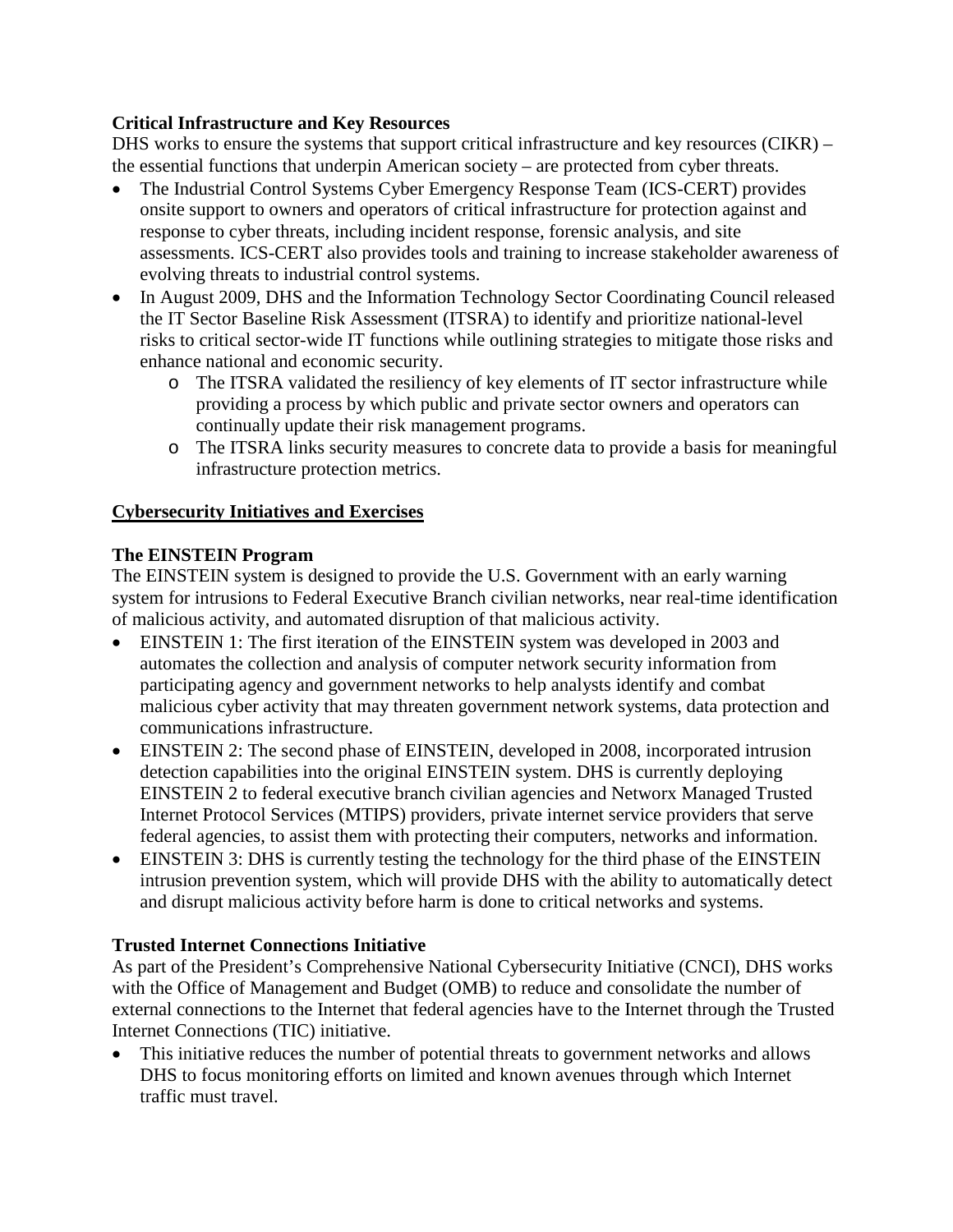### **National Strategy for Trusted Identities in Cyberspace**

In July 2010, DHS and the White House published a draft National Strategy for Trusted Identities in Cyberspace – which seeks to secure the identities of individuals, organizations, services and devices during online transactions, as well as the infrastructure supporting the transaction – fulfilling one of the near-term action items of the President's *Cyberspace Policy Review*.

• The Strategy supports the protection of privacy and civil liberties by enabling only the minimum necessary amount of personal information to be transferred in any particular transaction.

### **Intergovernmental Partnerships**

DHS works closely with its federal and state partners to protect government cyber networks.

- In August 2009, the DHS National Cybersecurity Center developed a prototype "cyber wiki" – a web-based tool for federal departments and agencies to collaborate on cyber incident reporting and analysis in real time.
- In December 2009, DHS initiated a first-of-its-kind federal-state cybersecurity partnership to deploy DHS's EINSTEIN 1 cybersecurity system to the state of Michigan's government networks. As part of the partnership with Michigan, DHS's U.S. Computer Emergency Readiness Team (US-CERT) will identify possible abnormal activities on Michigan's networks and address threats to critical cyber infrastructure—strengthening defenses against cyber attacks and the overall resiliency of Michigan's networks and cyber resources.
- DHS and OMB work cooperatively with agencies across the federal government to coordinate the protection of the nation's federal information systems through compliance with the Federal Information Security Management Act of 2002.
- In October 2010, DHS and the Department of Defense (DoD) signed a memorandum of agreement that aligns and enhances America's capabilities to protect against threats to our critical civilian and military computer systems and networks, including deploying a DoD support team to the NCCIC to enhance the National Cyber Incident Response Plan and sending a full-time senior DHS leader and support team to DoD's National Security Agency.
- In November 2010, the Multi-State Information Sharing and Analysis Center (MS-ISAC) opened their Cyber Security Operations Center, a 24-hour watch and warning facility, which is similar to the Department-led NCCIC and facilitates information sharing between and among the federal government and state, local, tribal and territorial governments.

### **Public-Private Partnerships and Information Sharing**

Private industry owns and operates the vast majority of the nation's critical infrastructure and cyber networks. Consequently, the private sector plays an important role in cybersecurity, and DHS has initiated several pilot programs to promote public-private sector collaboration.

- In February 2010, DHS, the Department of Defense, and the Financial Services Information Sharing and Analysis Center launched a pilot designed to help protect key critical networks and infrastructure within the financial services sector by sharing actionable, sensitive information.
- In June 2010, DHS implemented the Cybersecurity Partners Local Access Plan, which allows security-cleared owners and operators of CIKR, as well as state technology officials and law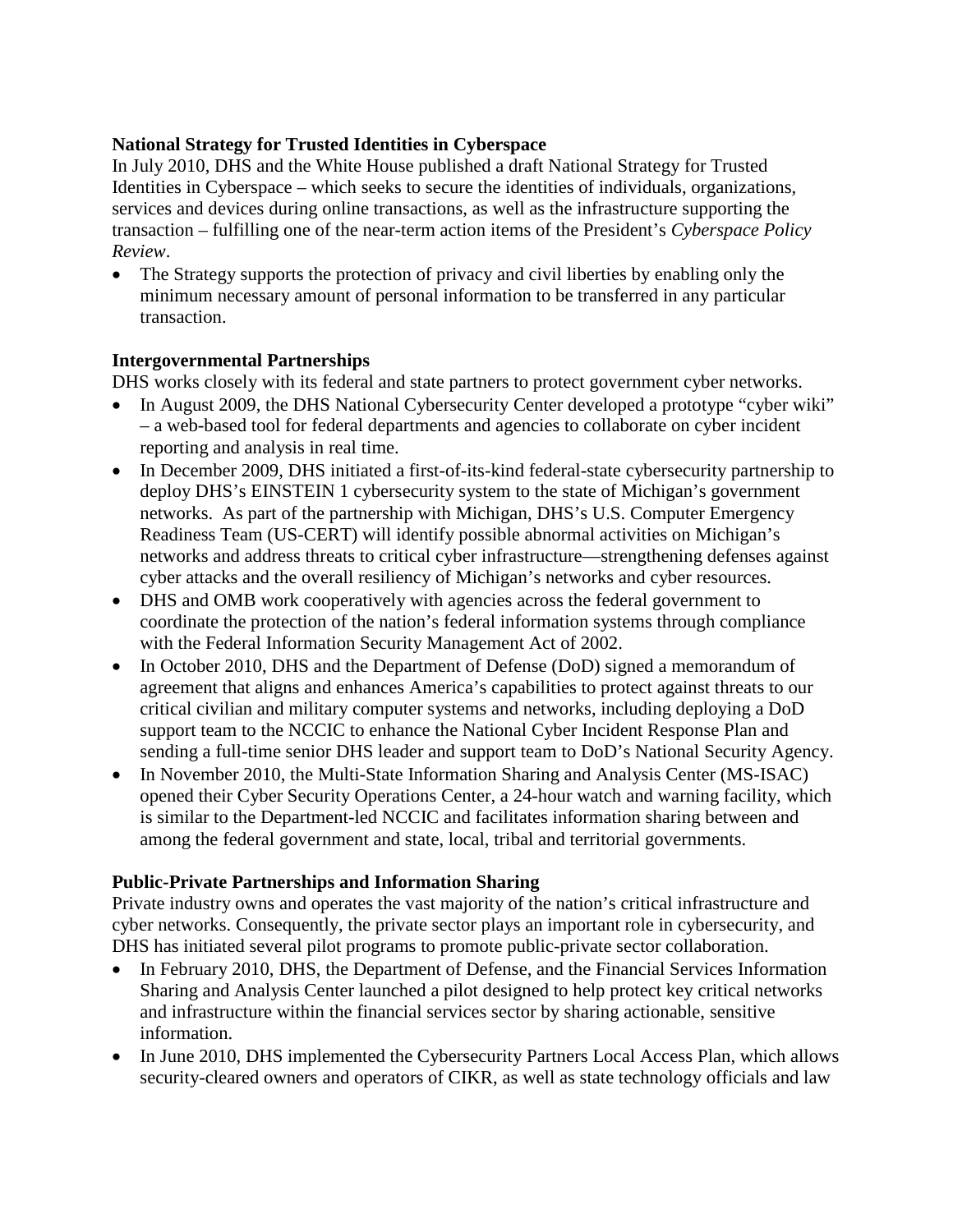enforcement officials, to access secret-level cybersecurity information and video teleconference calls via local fusion centers.

• In November 2010, DHS signed an agreement with the Information Technology Information Sharing and Analysis Center (IT-ISAC) to embed a full-time IT-ISAC analyst and liaison to DHS at the NCCIC. The IT-ISAC consists of information technology stakeholders from the private sector and facilitates cooperation among members to identify sector-specific vulnerabilities and risk mitigation strategies.

# **Cyber Storm III**

In September 2010, DHS will host Cyber Storm III, a response exercise in which members of the cyber incident response community address the scenario of a coordinated cyber event in which the National Cyber Incident Response Plan is activated, testing the National Cybersecurity and Communications Integration Center and the federal government's full suite of cybersecurity response capabilities.

# **Stop. Think. Connect. National Cybersecurity Awareness Campaign**

In October 2010, DHS launched the "Stop. Think. Connect." public cybersecurity awareness campaign—a national public education campaign designed to increase public understanding of cyber threats and how individual citizens can develop safer cyber habits that will help make networks more secure. The campaign fulfills a key element of President Obama's 2009 Cyberspace Policy Review, which tasked DHS with developing a public awareness campaign to inform Americans about ways to use technology safely.

# **Promoting Public Awareness of Cybersecurity**

DHS is committed to developing innovative new ways to enhance public awareness about the importance of safeguarding America's computer systems and cyber networks from attacks.

- In March 2010, Secretary Napolitano launched the National Cybersecurity Awareness Challenge—which called on members of the public and private sector companies to develop creative and innovative ways to enhance awareness of the importance of cybersecurity and safeguard America's computer systems and networks from attacks.
- In July 2010, seven of the more than 80 proposals were selected and recognized at a White House ceremony. The winning proposals will help inform the National Cybersecurity Awareness Campaign, which is designed to engage the American public, the private sector and state and local governments in efforts to guard against cyber threats and communicate strategies for the public to help keep themselves, their families and communities safer online.
- The Campaign will kick off in October 2010, in conjunction with National Cybersecurity Awareness Month – every October, DHS and its public and private sector partners promote efforts to educate citizens about guarding against cyber threats.

# **Cybersecurity Workforce Development**

DHS is moving aggressively to build a world-class cybersecurity team.

• DHS's National Cybersecurity Division tripled its federal workforce from 35 to 118 in fiscal year 2009 and is on track to nearly double that number in FY 2010.